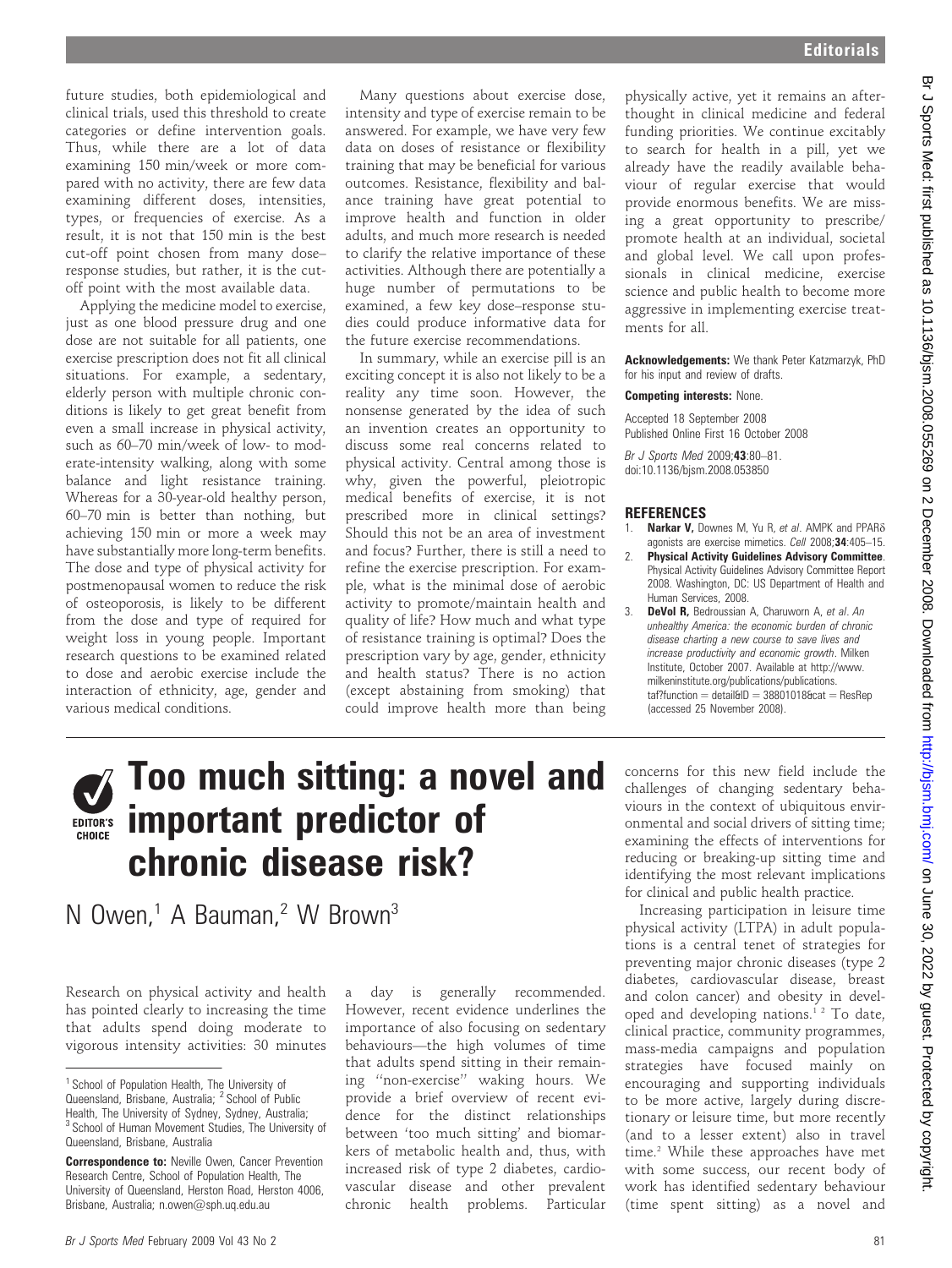

Figure 1 Objectively measured distributions of moderate to vigorous physical activity (MVPA), light intensity physical activity (LIPA) and sedentary time during adults' waking hours.

potentially important risk factor for the development of chronic disease. Even if people meet the current recommendation of 30 minutes of physical activity on most days each week, there may be significant adverse metabolic and health effects from prolonged sitting—the activity that dominates most people's remaining ''nonexercise'' waking hours.

As population levels of overweight and obesity continue to increase, and chronic health problems from inactivity become increasingly prevalent, there is now an imperative to increase population levels of overall total daily energy expenditure. However, discretionary participation in moderate to vigorous physical activity is insufficient to raise energy expenditure as much as is necessary for population-level obesity prevention.3 Objective data derived from a recent accelerometer study,<sup>4</sup> in which physical activity was measured objectively (as opposed to being self-reported), show that adults, on average, spend more than half their waking hours in sedentary activities (primarily prolonged sitting). The remainder of the time is spent in light intensity physical activity (LIPA; predominantly standing with some ambulation) and only about 4–5% of the day is spent in moderate to

vigorous physical activity (MVPA) (fig 1).4 It is clear that if sedentary time decreases, then time spent in LIPA or MVPA will increase. While the metabolic and health consequences of actual shifts in sedentary time relative to LIPA and MVPA are currently unknown, new evidence now suggests that such challenges need to be addressed.

Compelling recent evidence emphasises the need to influence sedentary behaviour—to limit excessive sitting—and to reduce its likely health consequences. This will involve very different approaches from those needed to increase LTPA, such as exercise prescription. The behaviour of sitting time occurs in different contexts, including sitting for transport, at work, at home and in leisure time. It also requires that researchers determine the quantum of the increase in total physical activity (LIPA or MVPA) that would be required to achieve better health outcomes and prevent obesity and identify how best to go about achieving such changes.

#### TOO MUCH SITTING—THE HEALTH CONSEQUENCES OF SEDENTARY **BEHAVIOUR**

New evidence suggests that contemporary changes in transport, occupations, domestic tasks and leisure activities have had negative effects on daily energy expenditure.5–8 Sedentary behaviour (from the Latin sedere—''to sit'') is the term now used to characterise those behaviours for which energy expenditure is low, including prolonged sitting time in transit, at work, at home and in leisure time. In this context, the metabolic equivalent (MET) is used to define body mass neutral energy expenditure of activities, as the ratio of the metabolic rate of the activity and resting metabolic rate, which is defined as 1 MET.9 Running has a MET value of at least 8 METS, moderate-pace walking has a value of about 3–4 METs and sedentary behaviours are in the range of 1–1.5 METs.10 11

A recently published prospective study showed that self-reported sitting time (as a marker of sedentary behaviour) was a predictor of weight gain in Australian women, even after adjustment for energy intake and leisure time physical activity.<sup>11</sup> This was followed by observational studies using objective measurement of sedentary time, which showed that not only is total sedentary time important for blood glucose control but also that a larger number of breaks in sedentary time are associated with more favourable metabolic profiles.4 12 Additionally, these relationships have been found to be consistently stronger for women than for men. $11$   $12$ 

Recent findings also suggest that leisure time MVPA, in the context of otherwise sedentary lifestyles (fig  $1$ ),<sup>4</sup> is unlikely to be sufficient to prevent increasing population levels of overweight, obesity and chronic disease.<sup>3</sup>

More than two-thirds of the mid-age population in developed countries like the UK, the USA and Australia is now overweight or obese, which poses additional significant health risks for this generation.13 Also, about 6% of children are also now obese<sup>14</sup> and this obesity is likely to track into adulthood.15 Both overweight/ obesity and physical inactivity in mid-age are strong markers for the development of non-communicable disease over time.16 17 Thus, reducing sitting time may have at least as important a role as promoting physical activity in maintaining healthy weight and in preventing further weight gain and improving chronic disease outcomes in mid-age adults; it is crucial for the future health of ageing populations.

What is now needed is a broader, innovative approach to understanding and influencing sedentary behaviour in addition to increasing physical activity. This requires a paradigm shift, so that one